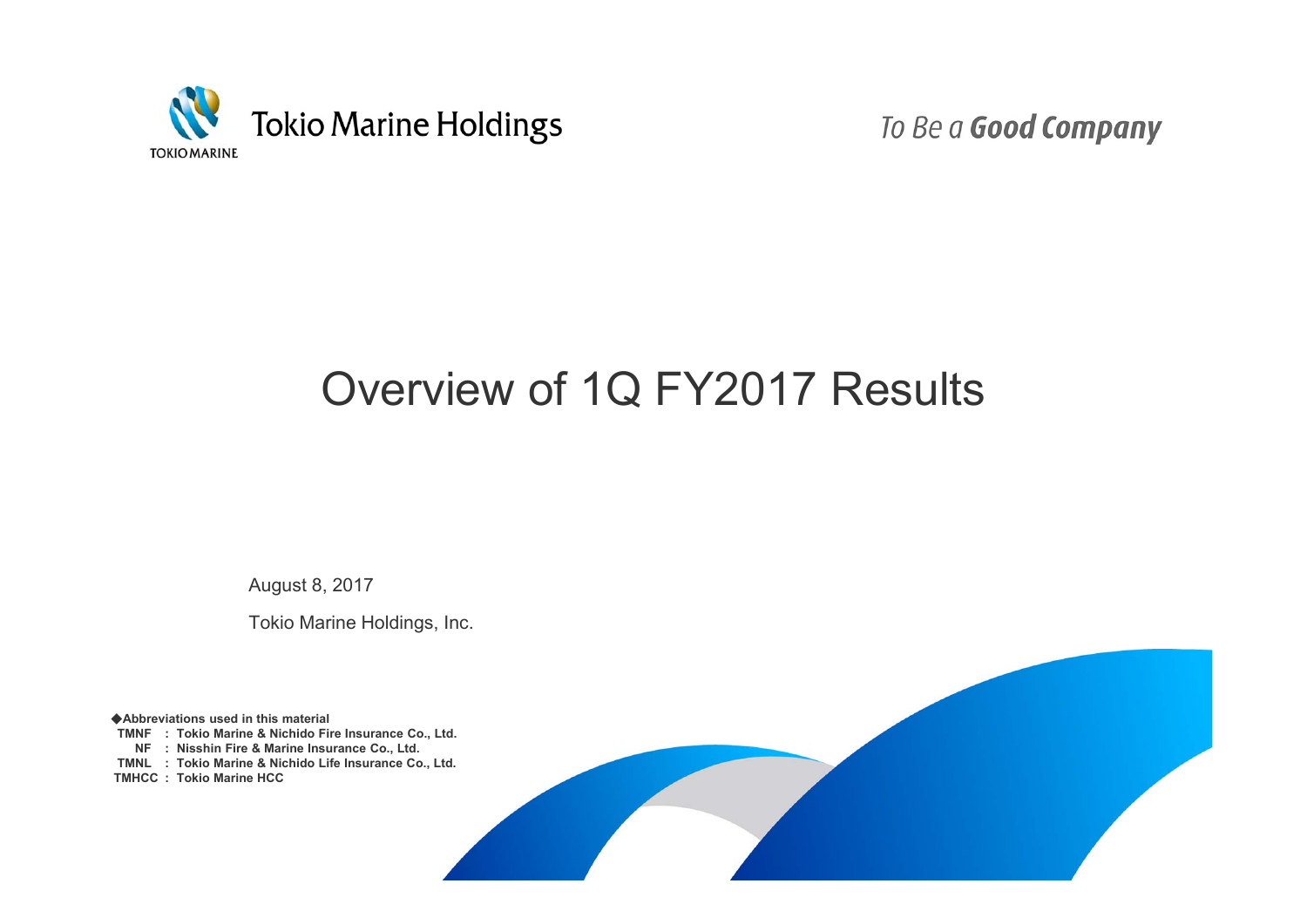# **Table of Contents**



### ■ **1Q FY2017 Results**

**Consolidated Results**

 $\sim$ 

|           | Overview<br>$\overline{\phantom{a}}$<br>- Ordinary Profit                                                                                                                              |  |
|-----------|----------------------------------------------------------------------------------------------------------------------------------------------------------------------------------------|--|
| $\bullet$ | <b>Adjusted Net Income</b><br>- Adjusted Net Income                                                                                                                                    |  |
| $\bullet$ | <b>Domestic Non-Life</b><br><b>TMNF Financial Results</b><br><b>TMNF Combined Ratio</b><br><b>TMNF NPW &amp; Loss Ratio</b><br>- TMNF Asset Management Results<br>NF Financial Results |  |
|           | <b>Domestic Life</b><br>- TMNL Financial Results                                                                                                                                       |  |

#### $\bullet$ **International Insurance Business**

- 
- –**Business Unit Profits**
- 

| - Net Premiums Written      |  |
|-----------------------------|--|
| – Business Unit Profits     |  |
| - North America (Breakdown) |  |

|                                                | <reference></reference>                                | FX rate (USD/JPY)                                            |                                                               |  |
|------------------------------------------------|--------------------------------------------------------|--------------------------------------------------------------|---------------------------------------------------------------|--|
|                                                |                                                        | FY2016                                                       | FY2017                                                        |  |
|                                                | End of Jun.<br>(Domestic non-life and life businesses) | JPY 102.91<br>(JPY 9.77 appreciation<br>`from end-Mar. 2016) | JPY 112.00<br>(JPY 0.19 appreciation<br>`from end-Mar. 2017). |  |
| Copyright (c) 2017 Tokio Marine Holdings, Inc. | End of Mar.<br>(International insurance business)      | JPY 112.68<br>(JPY 7.93 appreciation<br>`from end-Dec. 2015) | JPY 112.19<br>(JPY 4.30 appreciation<br>from end-Dec. 2016)   |  |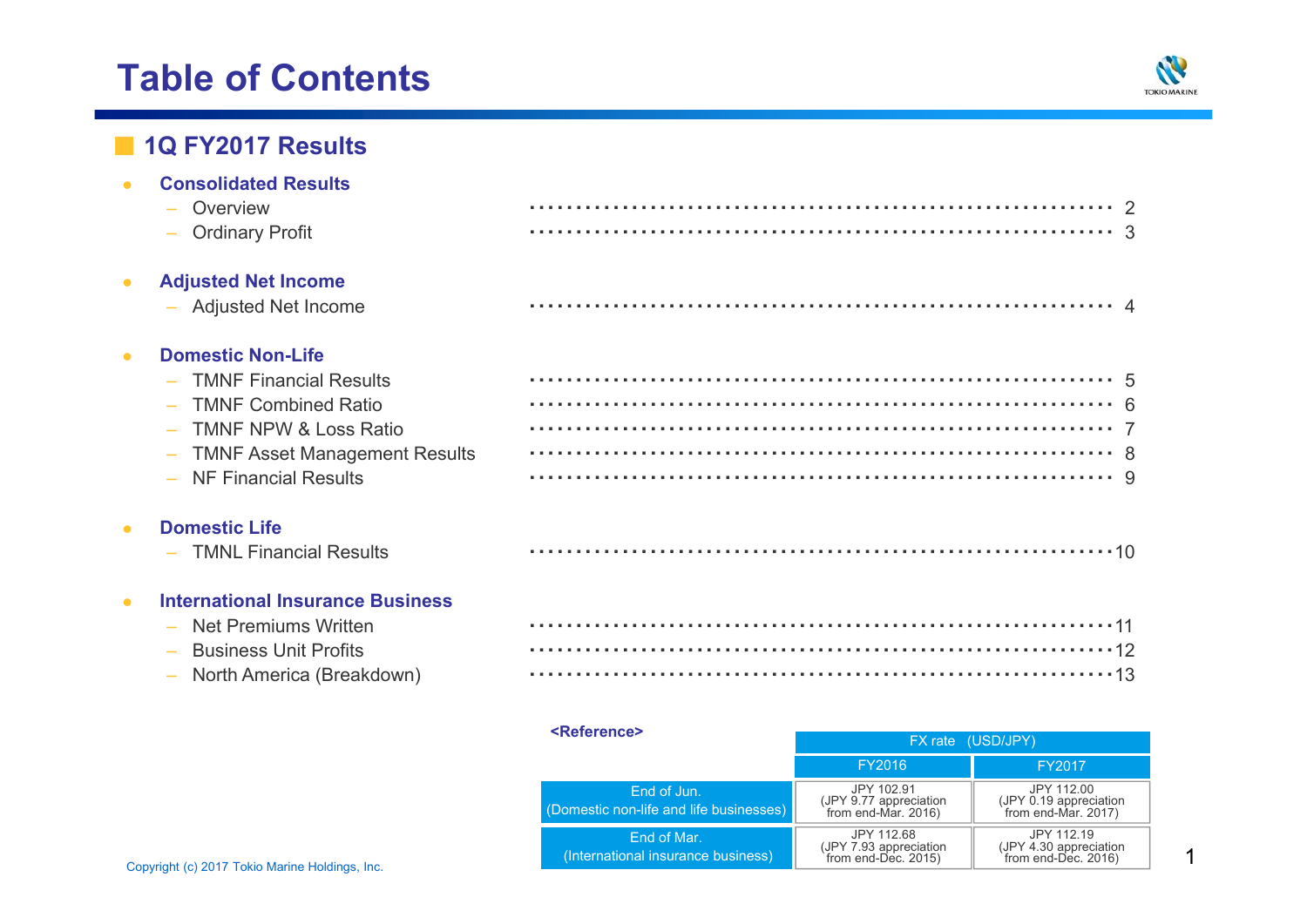## **Consolidated Results Overview (1) 1Q FY2017 Results - Consolidated Results - <sup>1</sup> Consolidated**



- Net premiums written increased due to business expansion at domestic non-life and overseas subsidiaries
- Life insurance premiums increased due to an increase in in-force policies at TMNL
- Ordinary profit and net income attributable to owners of the parent decreased due to a decrease in gains on sales of securities at domestic business and a decrease in gains/losses on derivatives at TMNF, etc. despite an increase at overseas subsidiaries
- Adjusted net income, which excludes the effect of provision for catastrophe loss reserves and amortization of goodwill and other intangible fixed assets, etc., decreased as well due to the factors above



Copyright (c) 2017 Tokio Marine Holdings, Inc. 2018 2017 Tokio Marine Holdings, Inc.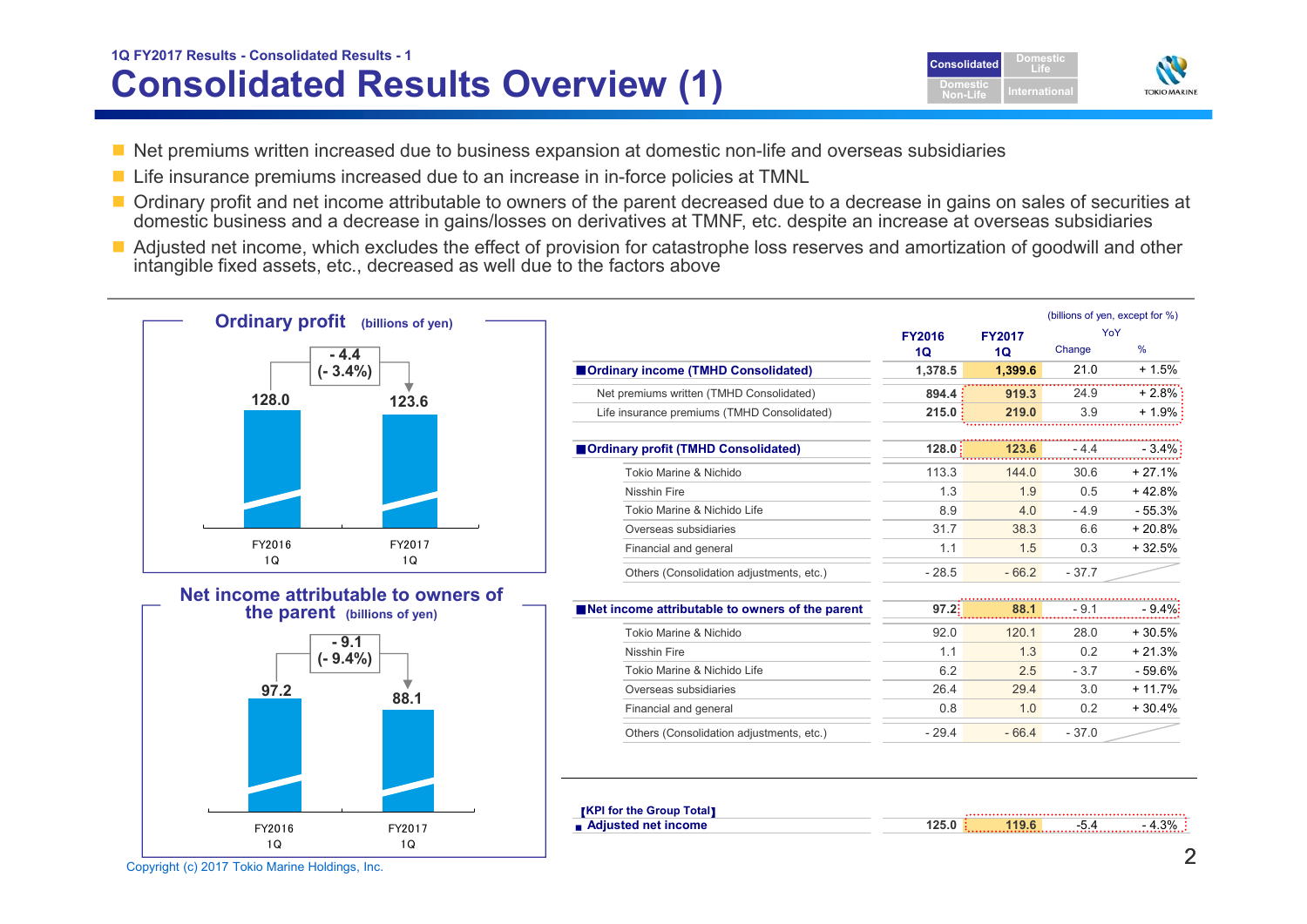### **Consolidated Results Overview (2) 1Q FY2017 Results - Consolidated Results - 2**





Ordinary Profit (billions of yen)



**- 4.4**

On this page, figures of each business domain are calculated as follows, and they differ form segment information in the Summary Report.

- DNL (Domestic Non-life) : Total of TMNF and NF : TMNL
- DL (Domestic life)
- Ovs (Overseas subsidiaries)
- F&G (Financial & General)
- Adj, etc (Consolidation adjustments, etc.)
	- : Total of the followings: i) purchase method adjustments ii) amortization of goodwill and negative goodwill iii) others (elimination, etc.)

#### Domestic Non-Life

Increased mainly due to the following factors:

- **7** Decrease in net incurred losses relating to natural catastrophes
- Increase in provision for foreign currency denominated outstanding claims reserves and an increase in net incurred losses due to large losses, etc. at TMNF
- 7 Increase In dividends income from overseas subsidies at TMNF
- **N** Decrease in gains/losses on derivatives and gains on sales of securities

#### Domestic Life

**N** Decreased due to a decrease in gains on sales of securities and an increase in provision for contingency reserves, etc.

#### Overseas Subsidiaries

- **7** Increased due to profit expansion in North America, etc. despite the appreciation of the yen and deterioration of foreign exchange gains/losses
- Consolidation Adjustments, etc.
	- Negative adjustment increased due to an increase in dividends income from overseas subsidiaries at TMNF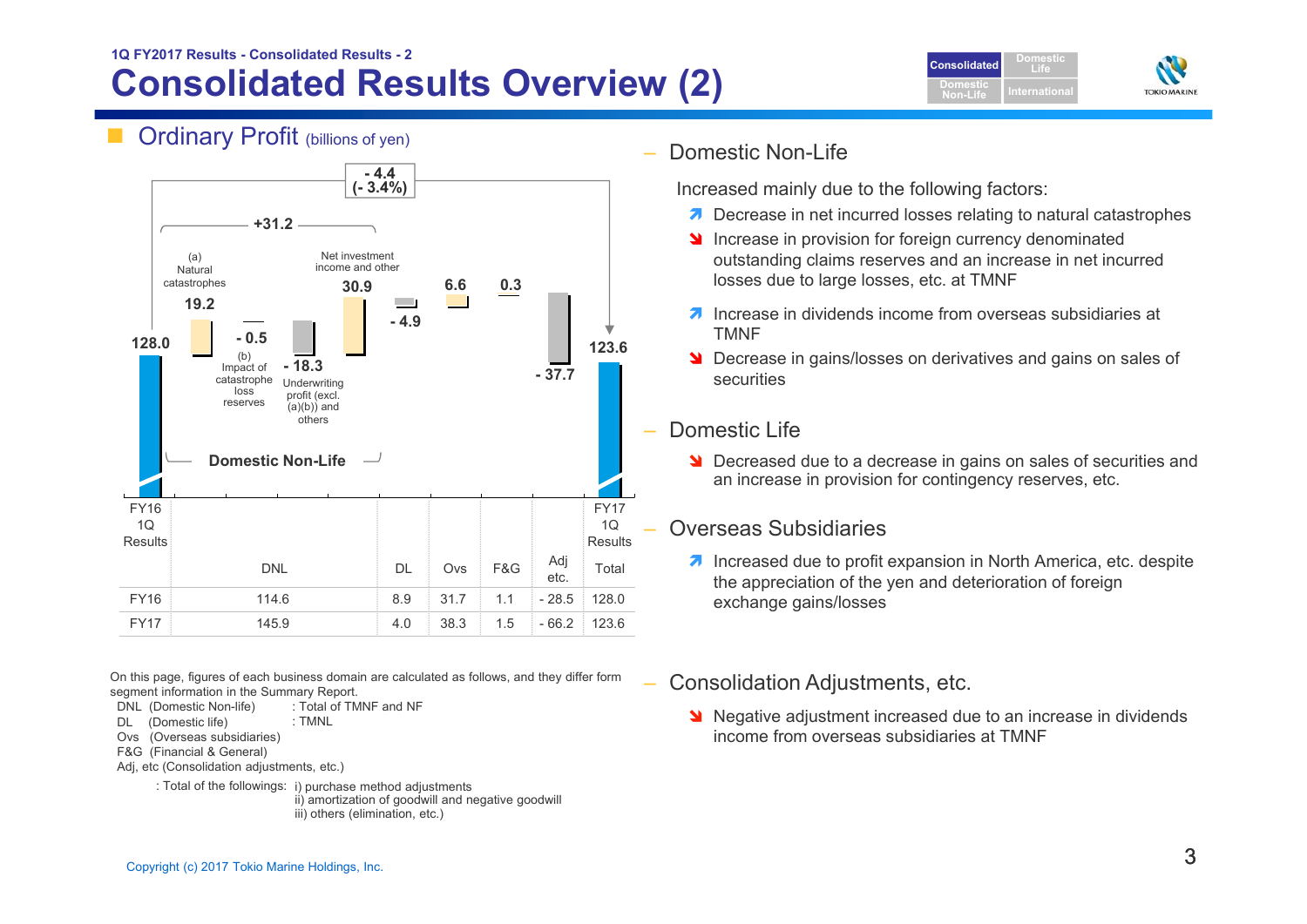# **1Q FY2017 Results - Adjusted Net Income Adjusted Net Income (Group Total)**





### ■ Adjusted Net Income for 1Q FY2017 decreased by ¥5.4B YoY to ¥119.6B

(billions of yen)

#### •**Reconciliation\*1**

|                                                                                             |                                       |                                                    | ן יישן ישנייטווישן   |  |
|---------------------------------------------------------------------------------------------|---------------------------------------|----------------------------------------------------|----------------------|--|
| Note: Factors positive to profit are<br>showed with "plus signs"                            | <b>FY2016</b><br>10<br><b>Results</b> | <b>FY2017</b><br>10 <sup>°</sup><br><b>Results</b> | YoY<br><b>Change</b> |  |
| Net income attributable to owners of the parent<br>(consolidated)                           | 97.2                                  | 88.1                                               | $-9.1$               |  |
| Provision for catastrophe loss reserves <sup>*2</sup>                                       | $+14.0$                               | $+14.3$                                            | 0.3                  |  |
| Provision for contingency reserves <sup>*2</sup>                                            | $-0.2$                                | $+1.0$                                             | 1.2                  |  |
| Provision for price fluctuation reserves <sup>2</sup>                                       | $+0.8$                                | $+1.1$                                             | 0.3                  |  |
| Gains or losses on sales or valuation of ALM <sup>*3</sup> bonds<br>and interest rate swaps | $-4.9$                                | $-1.1$                                             | 3.8                  |  |
| Gains or losses on sales or valuation of fixed assets<br>and business investment equities   | $-4.5$                                | $+0.3$                                             | 4.8                  |  |
| Amortization of goodwill and other intangible fixed<br>assets                               | $+23.1$                               | $+18.8$                                            | $-4.3$               |  |
| Other extraordinary gains/losses,<br>valuation allowances, etc.                             | $-0.4$                                | $-3.0$                                             | $-2.6$               |  |
| <b>Adjusted Net Income</b>                                                                  | 125.0                                 | 119.6                                              | $-5.4$               |  |

\*1: Each adjustment is on an after-tax basis

\*2: In case of reversal, it is subtracted from the equation

\*3: ALM: Asset Liability Management. Excluded since it is counter balance of ALM related liabilities

— Major changes in reconciliation YoY

Gains or losses on sales or valuation of ALM bonds and interest rate swaps:

7 Reversal effect of gains on interest rate swap associated with decline of interest rates in FY2016 (increase in reconciling amount)

Gains or losses on sales or valuation of fixed assets and business investment equities:

**7** Reversal effect of gains on sales of fixed assets in FY2016 at TMNF (increase in reconciling amount)

Amortization of goodwill and other intangible fixed assets:

**N** Decrease in amortization of other intangible fixed assets at TMHCC (also decreases reconciling amount)

#### $\bullet$ **Definition of Adjusted Net Income**

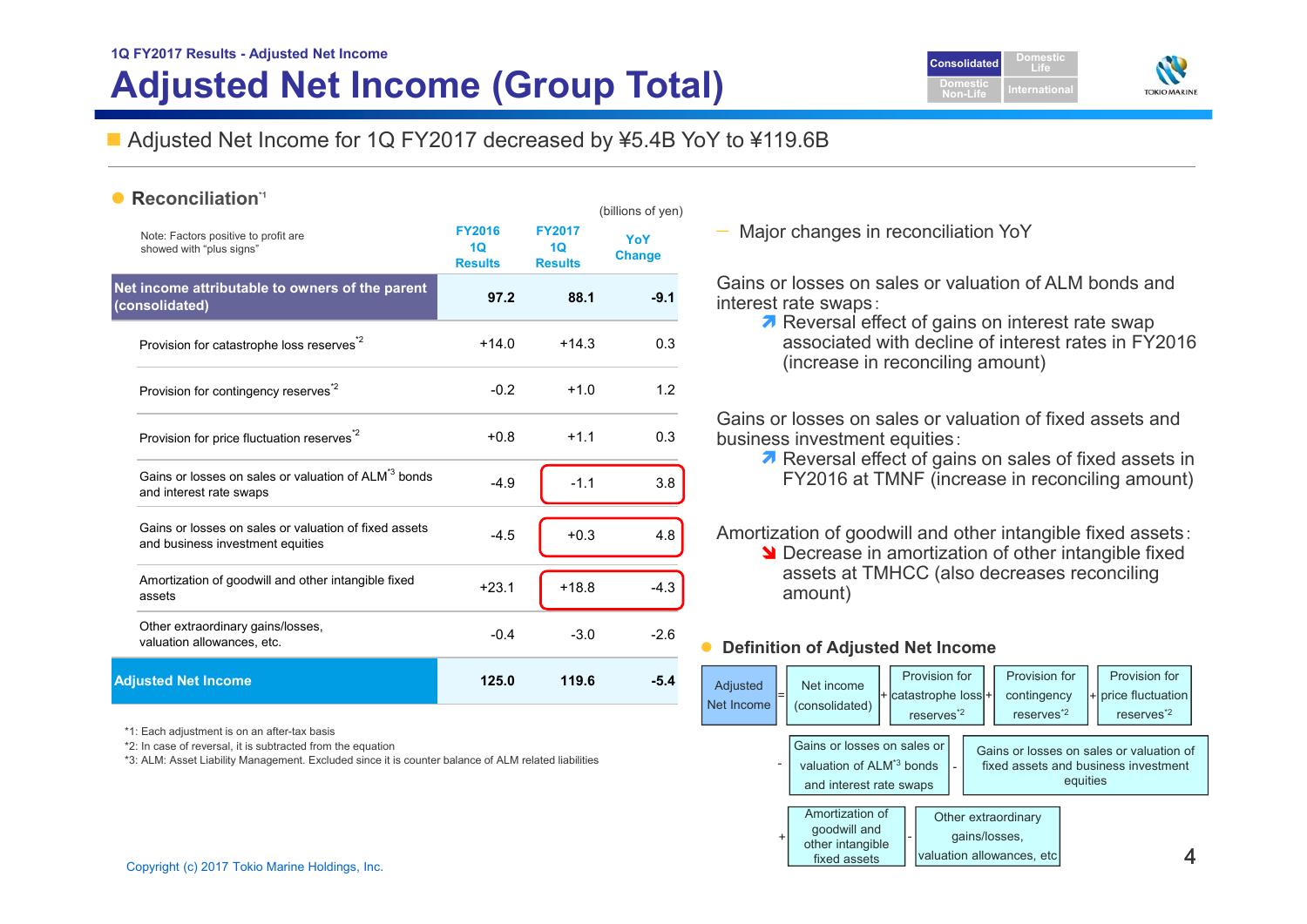# **TMNF Financial Results**





# Changes in Major P/L Items

|                                                                                          | FY2016                           | FY2017                           |               |  |
|------------------------------------------------------------------------------------------|----------------------------------|----------------------------------|---------------|--|
|                                                                                          | 1 <sub>O</sub><br><b>Results</b> | 1 <sub>O</sub><br><b>Results</b> | YoY<br>Change |  |
| <b>Underwriting profit/loss</b>                                                          | 36.4                             | 34.5                             | $-1.8$        |  |
| (Underwriting profit/loss: excluding provision/reversal of<br>catastrophe loss reserves) | 54.1                             | 52.8                             | $-1.2$        |  |
| Net premiums written (Private insurance)                                                 | 468.4                            | 481.3                            | 12.8          |  |
| Net premiums earned (Private insurance)                                                  | 452.5                            | 459.2                            | 6.6           |  |
| Net incurred losses (Private insurance)*                                                 | $-250.8$                         | $-255.7$                         | $-4.8$        |  |
| Natural catastrophe losses                                                               | $-20.2$                          | $-1.3$                           | 18.9          |  |
| Provision/Reversal of foreign currency denominated<br>outstanding claims reserves        | 8.6                              | 0.1                              | $-8.5$        |  |
| Other than above                                                                         | $-239.3$                         | $-254.5$                         | $-15.2$       |  |
| Business expenses (Private insurance)                                                    | $-150.6$                         | $-153.8$                         | $-3.1$        |  |
| Provision/Reversal of catastrophe loss reserves                                          | $-17.7$                          | $-18.3$                          | $-0.5$        |  |
| Auto                                                                                     | $-8.6$                           | $-8.6$                           | $-0.0$        |  |
| Fire                                                                                     | $-3.0$                           | $-3.7$                           | $-0.7$        |  |
| Net investment income (loss) and other                                                   | 78.6                             | 109.1                            | 30.5          |  |
| Net investment income/loss                                                               | 83.3                             | 116.1                            | 32.8          |  |
| Interest and dividends                                                                   | 50.3                             | 94.1                             | 43.8          |  |
| Dividends from foreign stocks                                                            | 10.7                             | 53.1                             | 42.4          |  |
| Gains/Losses on sales of securities                                                      | 42.9                             | 34.2                             | -86           |  |
| Impairment losses on securities                                                          | $-2.5$                           | $-0.0$                           | 2.5           |  |
| Gains/Losses on derivatives                                                              | 8.8                              | $-1.2$                           | $-10.0$       |  |
| <b>Ordinary profit/loss</b>                                                              | 113.3                            | 144.0                            | 30.6          |  |
| <b>Extraordinary gains/losses</b>                                                        | 5.0                              | 0.0                              | $-5.0$        |  |
| <b>Net income/loss</b>                                                                   | 92.0                             | 120.1                            | 28.0          |  |

\*Including loss adjustment expenses

(Notes)

1. Plus and minus of the figures in the above table correspond to positive and negative to profit respectively

#### — Underwriting Profit

(billions of yen)

Decreased by ¥1.8B YoY to ¥34.5B mainly due to the following factors:

- Net premiums written (Private insurance) (See p.7 for details):
	- A Auto : Increased mainly due to an increase in the number of policies
	- **7** Other: Increased due to revenue growth in "Super Business Insurance", etc as well as the premium shift of sub-lines from the "P.A" category
- Net incurred losses (Private insurance):
	- **7** Decrease in net incurred losses relating to natural catastrophes
	- **If** Increase in provision for foreign currency denominated outstanding claims reserves as the appreciation of the yen from the end of Mar. 2017 to the end of June 2017 was smaller than that from the end of Mar. 2016 to the end of June 2016
	- Increased due to an increase in large losses in fire, etc as well as revenue growth
- **Business expenses (Private insurance):** 
	- **Increase in agency commissions associated with an increase in NPW**
- Catastrophe loss reserves:
	- Increase in net provision associated with an increase in NPW

# — Net Investment Income and Other (See p.8 for details)

Increased by ¥30.5B YoY to ¥109.1B due to an increase in dividends income from subsidiaries, etc. despite a decrease in gains/losses on derivatives and gains/losses on sales of securities

#### Net Income

Increased by ¥28.0B YoY to ¥120.1B due to the factors above despite a decrease in extraordinary gains/losses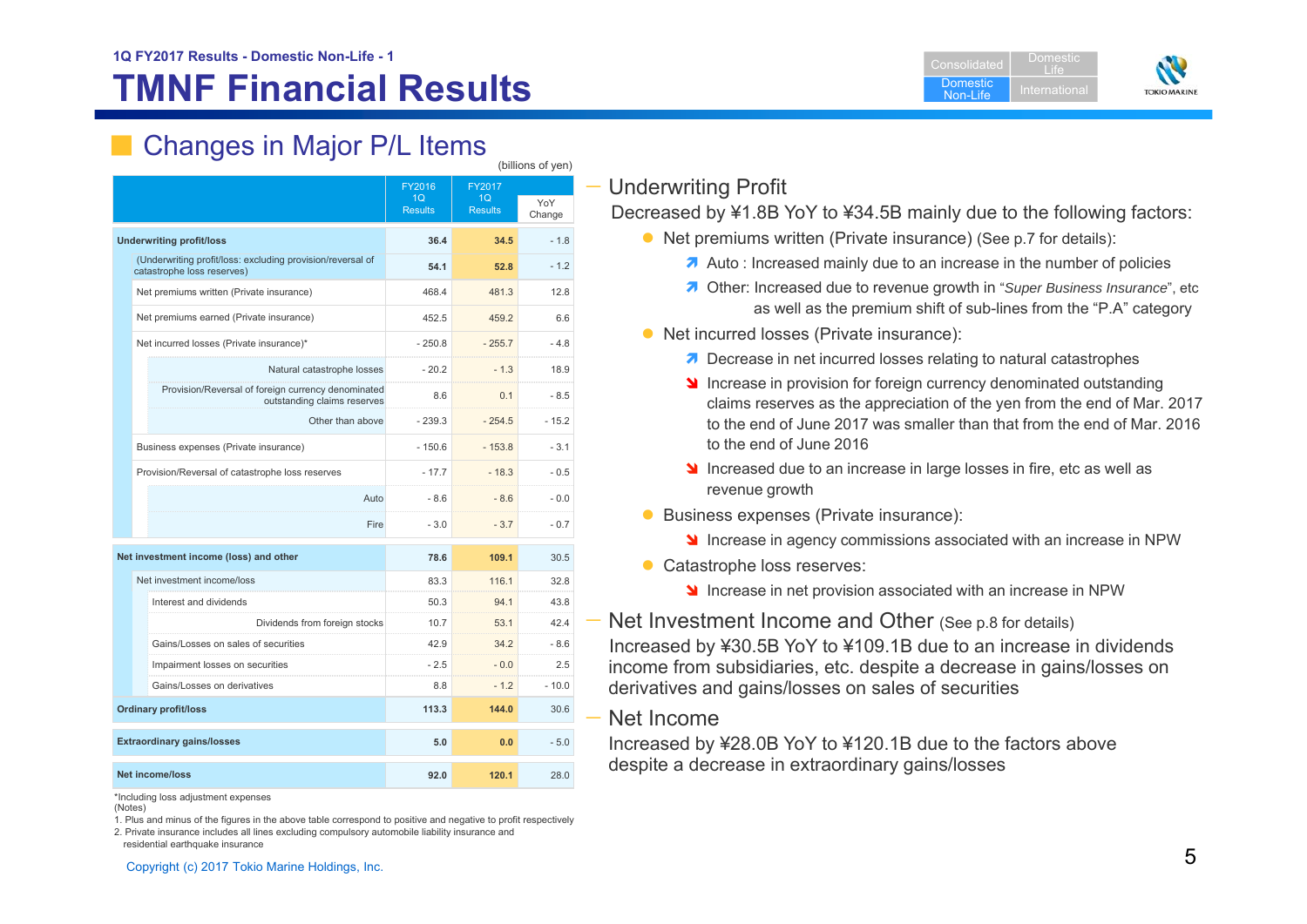## **1Q FY2017 Results - Domestic Non-Life - 2 TMNF Combined Ratio**

**Consolidated Domestic**  Non-LifeDomestic Life



### Combined Ratio (Private insurance: E/I basis)



※( ): YoY Change

### – E/I Basis Loss Ratio

Worsened by 0.2 points YoY to 55.7% mainly due to:

- Decrease in net incurred losses relating to natural catastrophes
- Increase in provision for foreign currency denominated outstanding claims reserves as the appreciation of the yen from the end of Mar. 2017 to the end of June 2017 was smaller than that from the end of Mar. 2016 to the end of June 2016
- Increase in large and medium size losses

#### Expense Ratio

Improved by 0.2 points YoY to 32.0% mainly due to an increase in NPW

\* Including loss adjustment expenses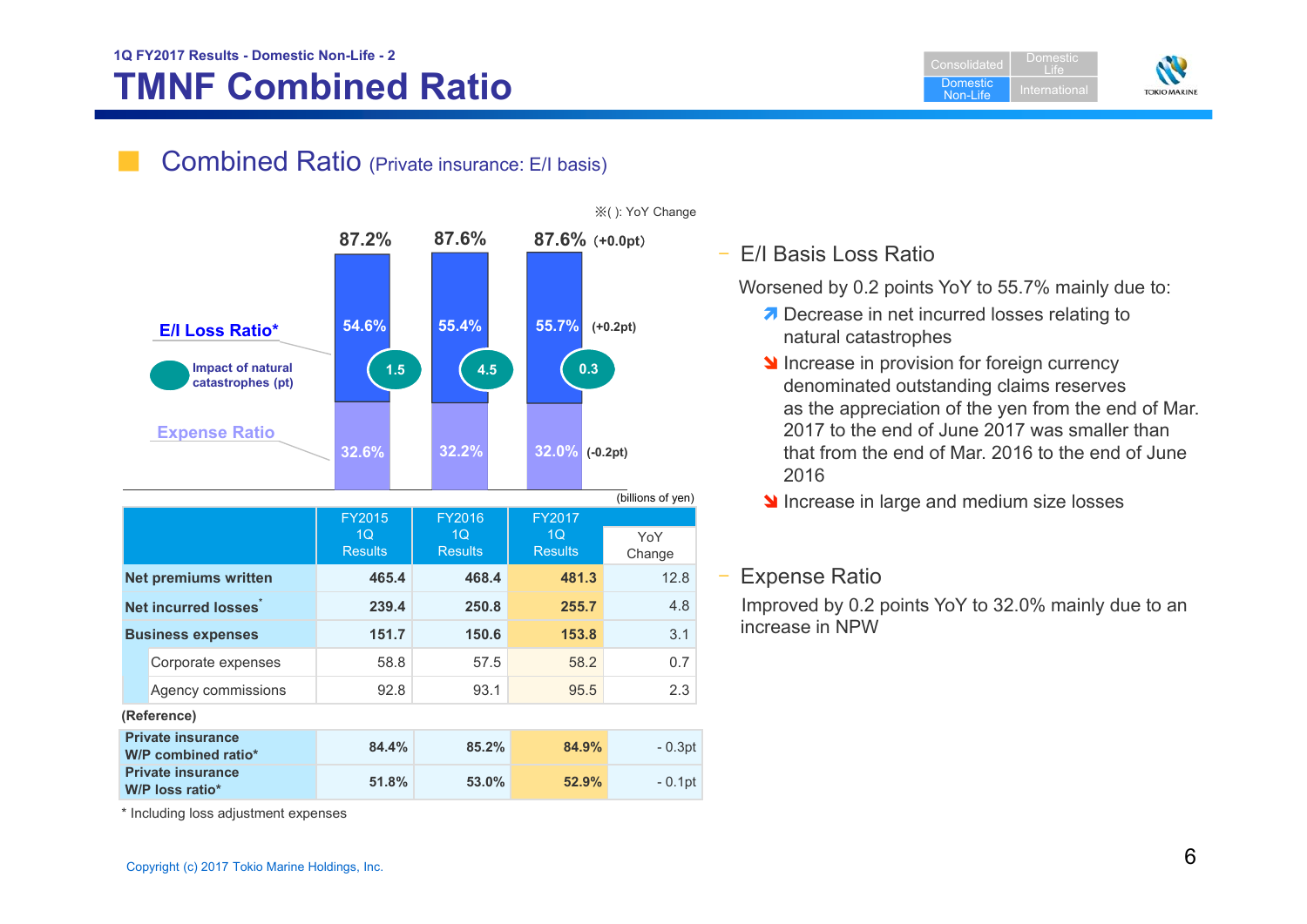# **1Q FY2017 Results - Domestic Non-Life - 3**

# **TMNF NPW & Loss Ratio**

| Consolidated                | Domestic<br>l Ite |
|-----------------------------|-------------------|
| <b>Domestic</b><br>Non-Life | International     |



## ■ Net Premiums Written by Line

| (billions of yen, except for %)          |                                       |                                |        |         |
|------------------------------------------|---------------------------------------|--------------------------------|--------|---------|
|                                          | <b>FY2016</b><br>1Q<br><b>Results</b> | FY2017<br>1Q<br><b>Results</b> | YoY    |         |
|                                          |                                       |                                | Change | $\%$    |
| <b>Fire</b>                              | 60.3                                  | 63.5                           | 3.2    | 5.4%    |
| <b>Marine</b>                            | 15.4                                  | 14.9                           | $-0.4$ | $-3.0%$ |
| P.A.                                     | 58.8                                  | 56.0                           | $-2.8$ | $-4.9%$ |
| Auto                                     | 265.2                                 | 269.3                          | 4.0    | 1.5%    |
| <b>CALI</b>                              | 62.5                                  | 69.8                           | 7.2    | 11.7%   |
| Other                                    | 68.9                                  | 77.8                           | 8.8    | 12.8%   |
| <b>Total</b>                             | 531.4                                 | 551.5                          | 20.0   | 3.8%    |
| <b>Private insurance</b><br><b>Total</b> | 468.4                                 | 481.3                          | 12.8   | 2.8%    |

# ■ E/I Loss Ratio by Line

|                                          | FY2016                           | <b>FY2017</b>                    |               |
|------------------------------------------|----------------------------------|----------------------------------|---------------|
|                                          | 1 <sub>O</sub><br><b>Results</b> | 1 <sub>O</sub><br><b>Results</b> | YoY<br>Change |
| Fire                                     | 63.3%                            | 43.8%                            | $-19.5pt$     |
| <b>Marine</b>                            | 45.7%                            | 57.9%                            | 12.2pt        |
| P.A.                                     | 54.5%                            | 54.4%                            | $-0.1$ pt     |
| Auto                                     | 57.2%                            | 57.7%                            | 0.5pt         |
| Other                                    | 44.6%                            | 59.1%                            | 14.5pt        |
| <b>Private insurance</b><br><b>Total</b> | 55.4%                            | 55.7%                            | 0.2pt         |

### Major Factors of Changes in NPW

- $\blacktriangleright$  Fire: Increased mainly in the corporate sector
- $P.A.:$ Decreased due to shift of P.A. insurance for employment injury into the "Other" category despite revenue growth in major contracts
- Auto: Increased mainly due to an increase in the number of policies
- CALI: Increased mainly due to an increase in the number of vehicles with upcoming maturities
- Other: Increased due to revenue growth in "Super Business" Insurance", etc as well as the premium shift of sub-lines from the "P.A." category
- Major Factors of Changes in E/I Loss Ratio
- $\bullet$  Fire: Improved mainly due to a decrease in net incurred losses relating to natural catastrophes despite large losses
- Marine: Worsened due to an increase in provision for foreign currency denominated outstanding claims reserves
- Auto: Worsened due to an increase in net incurred losses relating to riders, etc
- **O** Other: Worsened due to an increase in medium size losses, etc. as well as an increase in provision for foreign currency denominated outstanding claims reserves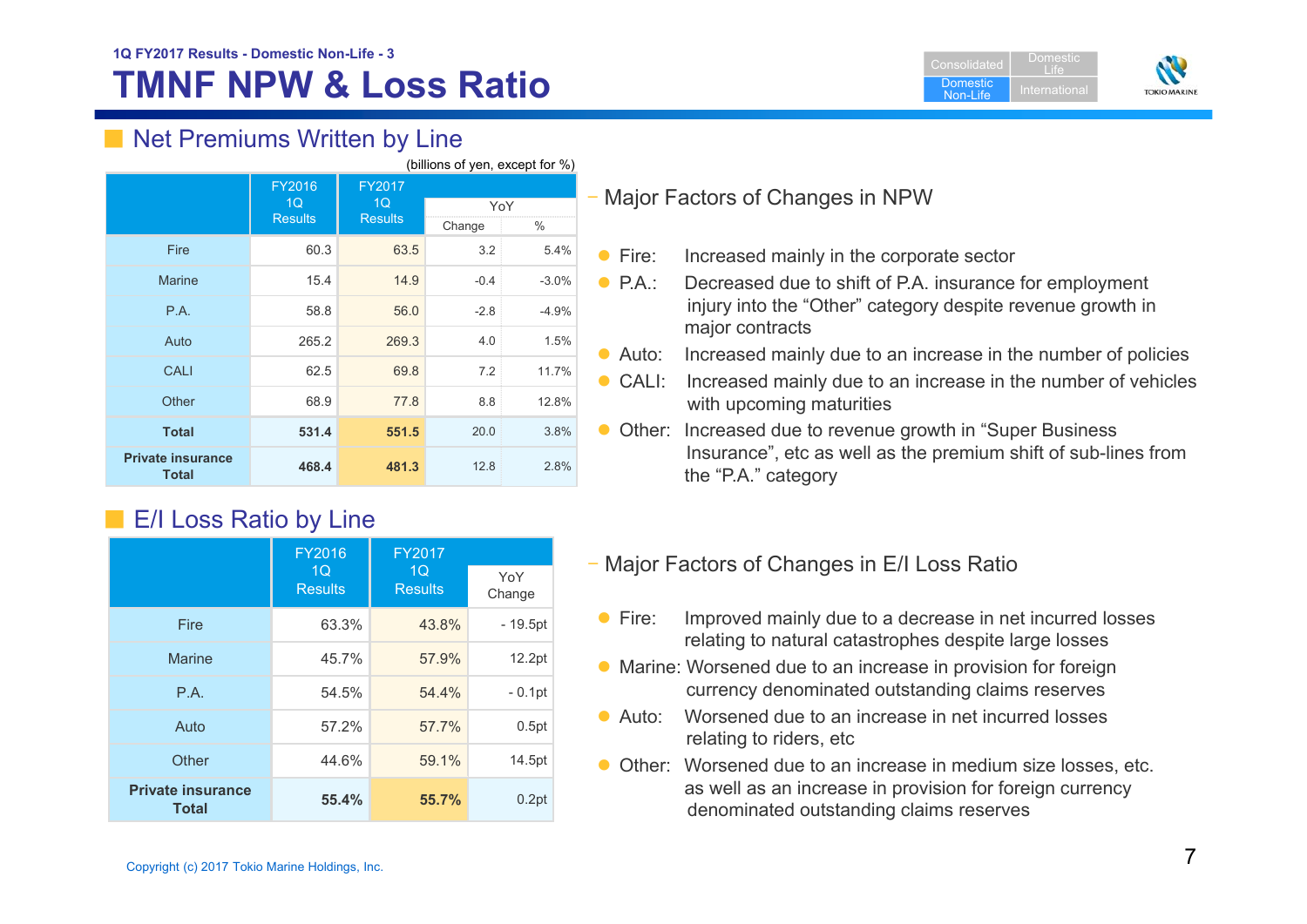



#### ■ Net Investment Income and Other

|                                                      | (billions of yen)        |                                 |               |  |
|------------------------------------------------------|--------------------------|---------------------------------|---------------|--|
|                                                      | FY2016<br>1 <sub>O</sub> | <b>FY2017</b><br>1 <sub>O</sub> |               |  |
|                                                      | <b>Results</b>           | <b>Results</b>                  | YoY<br>Change |  |
| Net investment income and other                      | 78.6                     | 109.1                           | 30.5          |  |
| <b>Net investment income</b>                         | 83.3                     | 116.1                           | 32.8          |  |
| Net interest and dividends income                    | 38.1                     | 83.2                            | 45.1          |  |
| Interest and dividends                               | 50.3                     | 94.1                            | 43.8          |  |
| Dividends from domestic stocks                       | 26.9                     | 28.4                            | 1.5           |  |
| Dividends from foreign stocks                        | 10.7                     | 53.1                            | 42.4          |  |
| Income from domestic bonds                           | 6.5                      | 6.0                             | $-0.5$        |  |
| Income from foreign bonds                            | 1.1                      | 1.0                             | $-0.1$        |  |
| Income from other domestic securities*1              | 0.3                      | 0.0                             | $-0.3$        |  |
| Income from other foreign securities*2               | 1.6                      | 2.6                             | 1.0           |  |
| Transfer of investment income<br>on deposit premiums | $-12.1$                  | $-10.8$                         | 12            |  |
| Net capital gains                                    | 45.1                     | 32.8                            | $-12.2$       |  |
| Gains/Losses on sales of securities                  | 42.9                     | 342                             | $-8.6$        |  |
| Impairment losses on securities                      | $-2.5$                   | $-0.0$                          | 2.5           |  |
| Gains/Losses on derivatives                          | 88                       | $-12$                           | $-10.0$       |  |
| Others                                               | $-4.0$                   | $-0.2$                          | 3.8           |  |
| Other ordinary income and expenses                   | $-4.7$                   | $-6.9$                          | $-2.2$        |  |

\*1. Income from domestic securities excluding domestic stocks and domestic bonds

\*2. Income from foreign securities excluding foreign stocks and foreign bonds

Note: Plus and minus of the figures in the above table correspond to positive and negative to profit respectively

## ■ Sales of Business-Related Equities

|                                    |                                  |                      | (billions of yen) |  |
|------------------------------------|----------------------------------|----------------------|-------------------|--|
|                                    | FY2016                           |                      |                   |  |
|                                    | 1 <sub>O</sub><br><b>Results</b> | 10<br><b>Results</b> | YoY<br>Change     |  |
| Sales of business-related equities | 52                               | 42                   | $-10$             |  |

 Net investment income and other increased by ¥30.5B YoY to ¥109.1B

- $\bullet$  Net interest and dividends income Increased by ¥45.1B YoY to ¥83.2B mainly due to the following factors:
	- **7** Dividends from foreign stocks:
		- $\checkmark$  Increase in dividends income from overseas subsidiaries
- $\bullet$ Net capital gains

Decreased by ¥12.2B YoY to ¥32.8B mainly due to the following factors:

- State Gains/Losses on sales of securities:
	- $\checkmark$  Mainly due to a decrease in gains on sales of business-related equities
- Stains/Losses on derivatives:
	- $\checkmark$  Market value changes in derivative contracts for hedging purpose

 Sales of business-related equities decreased by ¥10B YoY to ¥42B

Copyright (c) 2017 Tokio Marine Holdings, Inc. 8 Gains relating to sales of business-related equities for 1Q FY2017 was ¥30B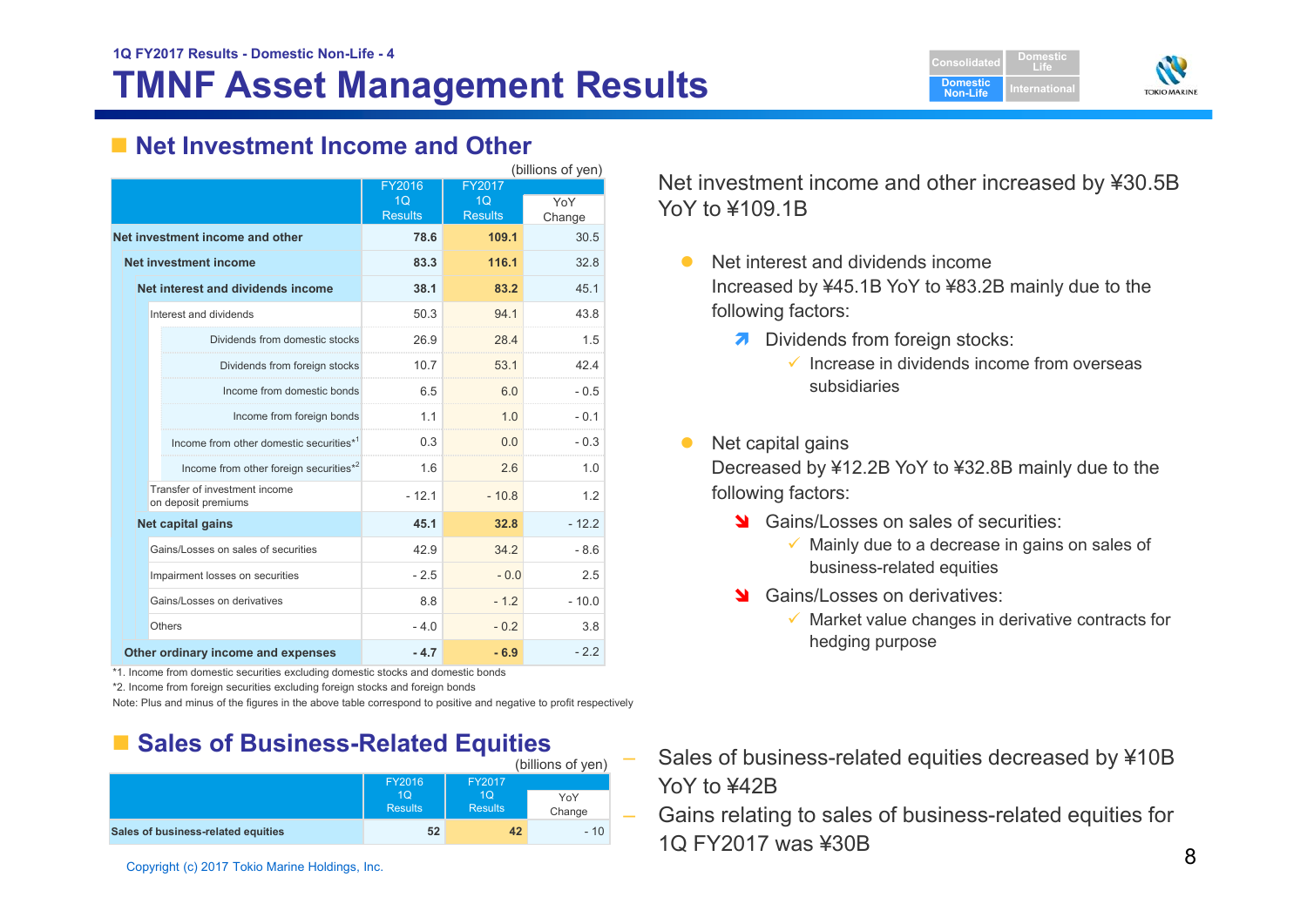# **NF Financial Results**

Domestic Non-LifeDomesticLifeInternational



# **Change in Major P/L Items**

| (billions of yen)                                                                        |                |                |               |  |
|------------------------------------------------------------------------------------------|----------------|----------------|---------------|--|
|                                                                                          | FY2016         | FY2017         |               |  |
|                                                                                          | 1Q             | 1Q             | YoY           |  |
|                                                                                          | <b>Results</b> | <b>Results</b> | Change        |  |
| <b>Underwriting profit/loss</b>                                                          | 1.7            | 2.0            | 0.3           |  |
| (Underwriting profit/loss: excluding<br>provision/reversal of catastrophe loss reserves) | 3.2            | 3.5            | 0.2           |  |
| Net premiums written (Private insurance)                                                 | 31.4           | 31.8           | 0.3           |  |
| Net premiums earned (Private insurance)                                                  | 30.1           | 30.6           | 0.4           |  |
| Net incurred losses (Private insurance)*                                                 | $-167$         | $-167$         | 0 Q           |  |
| Natural catastrophe losses                                                               | $-0.2$         |                | 02            |  |
| Other than above                                                                         | $-16.4$        | $-167$         | $-0.2$        |  |
| Business expenses (Private insurance)                                                    | $-10.8$        | $-10.8$        | 0.0           |  |
| Provision/Reversal of catastrophe loss reserves                                          | $-1.5$         | $-1.4$         | 0.0           |  |
| Fire                                                                                     | $-0.1$         | $-0.1$         | 0.0           |  |
| Auto                                                                                     | $-1.0$         | $-1.0$         | 0.0           |  |
| Net investment income (loss) and other                                                   | $-0.0$         | 0.3            | 0.3           |  |
| Net investment income/loss                                                               | 0.0            | 0.4            | 0.3           |  |
| Interest and dividends                                                                   | 0.9            | 0.9            | $-0.0$        |  |
| Gains/Losses on foreign exchange                                                         | $-0.2$         | 0.0            | 0.2           |  |
| Impairment losses on securities                                                          | $-0.1$         |                | 0.1           |  |
| <b>Ordinary profit/loss</b>                                                              | 1.3            | 1.9            | 0.5           |  |
| <b>Extraordinary gains/losses</b>                                                        | 0.2            | $-0.0$         | $-0.2$        |  |
| <b>Net income/loss</b>                                                                   | 1.1            | 1.3            | $0.2^{\circ}$ |  |
| Loss ratio (Private insurance, E/I basis)*                                               | 55.5%          | 54.5%          | $-1.0pt$      |  |
| <b>Expense ratio (Private insurance)</b>                                                 | 34.5%          | 34.0%          | $-0.5pt$      |  |
| E/I Combined ratio (Private insurance)*                                                  | 89.9%          | 88.5%          | $-1.5pt$      |  |

\* Including loss adjustment expenses

(Notes)

1. Plus and minus of the figures in the above table correspond to positive and negative to profit respectively

2. Private insurance includes all lines excluding compulsory automobile liability insurance and residential

earthquake insurance

#### — Underwriting Profit

Increased by ¥0.3B YoY to ¥2.0B mainly due to the following factors:

- Net premiums written (Private insurance)
	- **7** Decreased in premiums ceded in fire
	- **1** Increased due to sales expansion in fire and specialty insurance for SMEs
- Net incurred losses (Private insurance)
	- **7** Decreased in net incurred losses relating to natural catastrophes
	- Increased due to large losses in P.A.

#### — Net Investment Income and Other

Increased by ¥0.3B YoY to ¥0.3B due to the reversal effect of foreign exchange losses in FY2016 and a decrease in impairment losses on securities, etc.

— Net Income

Accordingly, increased by ¥0.2B YoY to ¥1.3B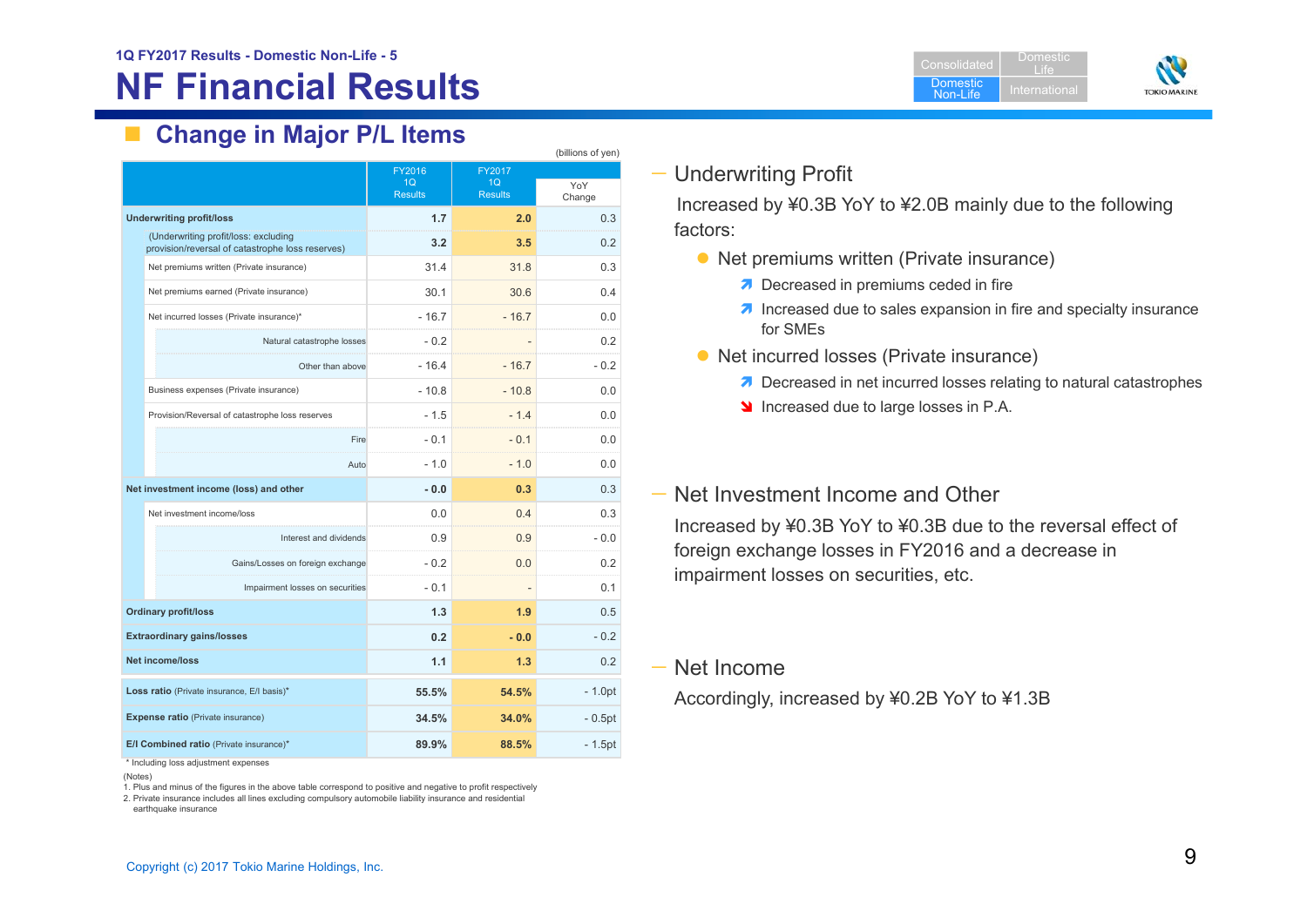**Consolidated Domestic Non-LifeLife**



## ■ **Annualized Premiums (ANP)**

|                              |                                          |                |                |        | (billions of yen) |
|------------------------------|------------------------------------------|----------------|----------------|--------|-------------------|
|                              |                                          | FY2016         | FY2017         |        |                   |
|                              |                                          | 1Q             | 1Q             | YoY    |                   |
|                              |                                          | <b>Results</b> | <b>Results</b> | Change | $\%$              |
| <b>New policies ANP</b>      |                                          | 24.7           | 21.3           | $-3.3$ | $-13.7%$          |
|                              | excluding long-term saving-type products | 22.0           | 21.3           | $-0.7$ | $-3.3%$           |
|                              |                                          |                |                |        |                   |
| <b>In-force policies ANP</b> |                                          | 803.0          | 831.1          | 28.1   | 3.5%              |

\* Excluding individual annuity and "*whole life with long-term discount* "

# ■ Key Figures in Financial Accounting

|                              |                                            |                                | (billions of yen) |
|------------------------------|--------------------------------------------|--------------------------------|-------------------|
|                              | FY2016<br>1 <sub>O</sub><br><b>Results</b> | FY2017<br>1Q<br><b>Results</b> | YoY<br>Change     |
| <b>Ordinary income</b>       | 274.8                                      | 276.8                          | 1.9               |
| Insurance premiums and other | 204.2                                      | 211.6                          | 7.4               |
| Net income                   | 6.2                                        | 2.5                            | $-3.7$            |
| <b>Core operating profit</b> | 7.2                                        | 7.0                            | $-0.1$            |

#### –New Policies ANP

- Decreased by 13.7% YoY due to sales suspension of long-term saving-type products and product revision in April associated with the lowering of the standard interest rate, etc. despite continuous favorable sales of household income term insurance
- In-force Policies ANP
	- Increased by 3.5% YoY due to an increase in new policies exceeding the decrease associated with lumpsum payout upon maturities in variable annuities

- Net Income
	- Decreased by ¥3.7B YoY to ¥2.5B due to a decrease in gains on sales of securities and an increase in provision for contingency reserves, etc.
- Core Operating Profit
	- Excluding gains/losses on sales of securities and the increase in provision for contingency reserves, etc. from ordinary profit, core operating profit was ¥7.0B, almost flat YoY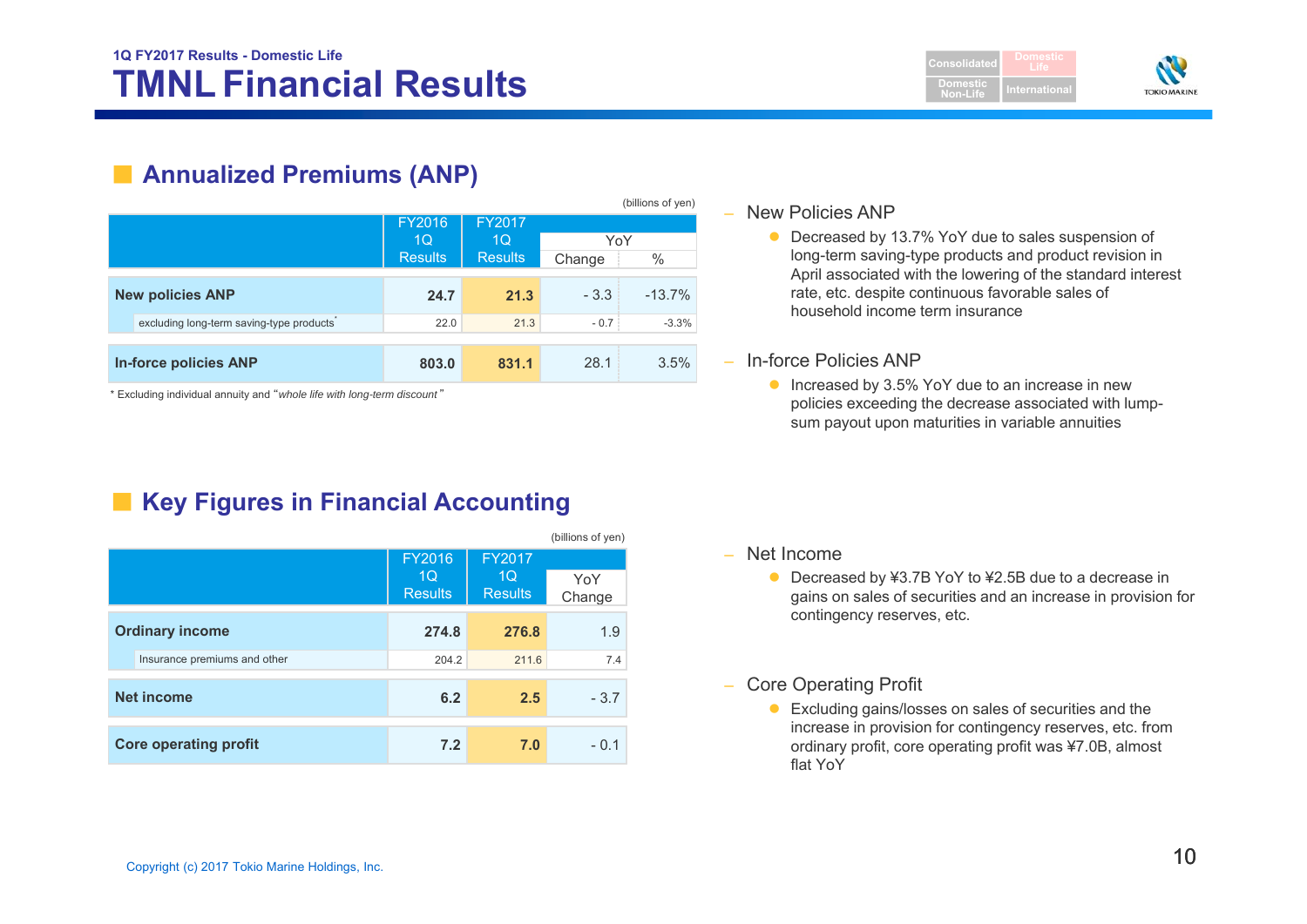|                              |                                   | FY2016<br>1 <sub>O</sub>             | FY2017<br>1Q                         |         |        |                                         |
|------------------------------|-----------------------------------|--------------------------------------|--------------------------------------|---------|--------|-----------------------------------------|
|                              |                                   | <b>Results</b>                       | <b>Results</b>                       | YoY     |        | (Ref.)                                  |
|                              | Applied FX rate<br>(USD/JPY)      | As of end-<br>Mar. 2016<br>JPY 112.6 | As of end-<br>Mar. 2017<br>JPY 112.1 | Change  | %      | YoY<br>(Excluding<br>$FX$ effects) $^2$ |
|                              | North America                     | 246.9                                | 255.6                                | 8.7     | 4%     | 4%                                      |
|                              | Europe                            | 36.4                                 | 36.7                                 | 0.2     | 1%     | 16%                                     |
|                              | South &<br><b>Central America</b> | 28.9                                 | 36.5                                 | 7.6     | 27%    | 11%                                     |
|                              | Asia &<br><b>Middle East</b>      | 30.1                                 | 34.6                                 | 4.5     | 15%    | 18%                                     |
|                              | Reinsurance                       | 66.8                                 | 55.4                                 | $-11.3$ | $-17%$ | $-17%$                                  |
| Total Non-Life <sup>*1</sup> |                                   | 409.2                                | 419.1                                | 9.8     | 2%     | 3%                                      |
|                              | Life                              | 20.3                                 | 20.8                                 | 0.5     | 3%     | 7%                                      |
|                              | <b>Total</b>                      | 429.5                                | 439.9                                | 10.3    | 2%     | 3%                                      |

(billions of yen, except for %)

 Increased by 2% YoY due to the progress of growth measures in each business segment, etc.

**Domestic Non-Life**

**DomesticLifeInternational**

**TOKIO MARINE** 

#### North America

 $\bullet$  NPWs of Philadelphia, Delphi, and TMHCC increased due to rate increases in renewal book and business expansion, etc.

#### Europe

 $\bullet$  Increased due to business expansion at Tokio Marine Kiln, etc.

#### South & Central America

 $\bullet$  Increased mainly due to auto insurance sales growth in Brazil

#### Asia & Middle East

 $\bullet$  Increased due to the progress of growth measures in each country, etc. mainly in India

#### Reinsurance

 $\bullet$  Decreased mainly due to the reversal effect of multi-year policies in FY2016

#### Life

 $\bullet$  Increased mainly due to sales growth in Thailand, India, and Indonesia

\*2: Excluding FX effects due to yen conversion \*1: Total Non-Life figures include some life insurance figures of composite overseas subsidiaries

The above figures of International Insurance Business are the total of foreign branches of TMNF, equity method investees, and non-consolidated companies, etc. which are aligned with the disclosure format of our IR materials from before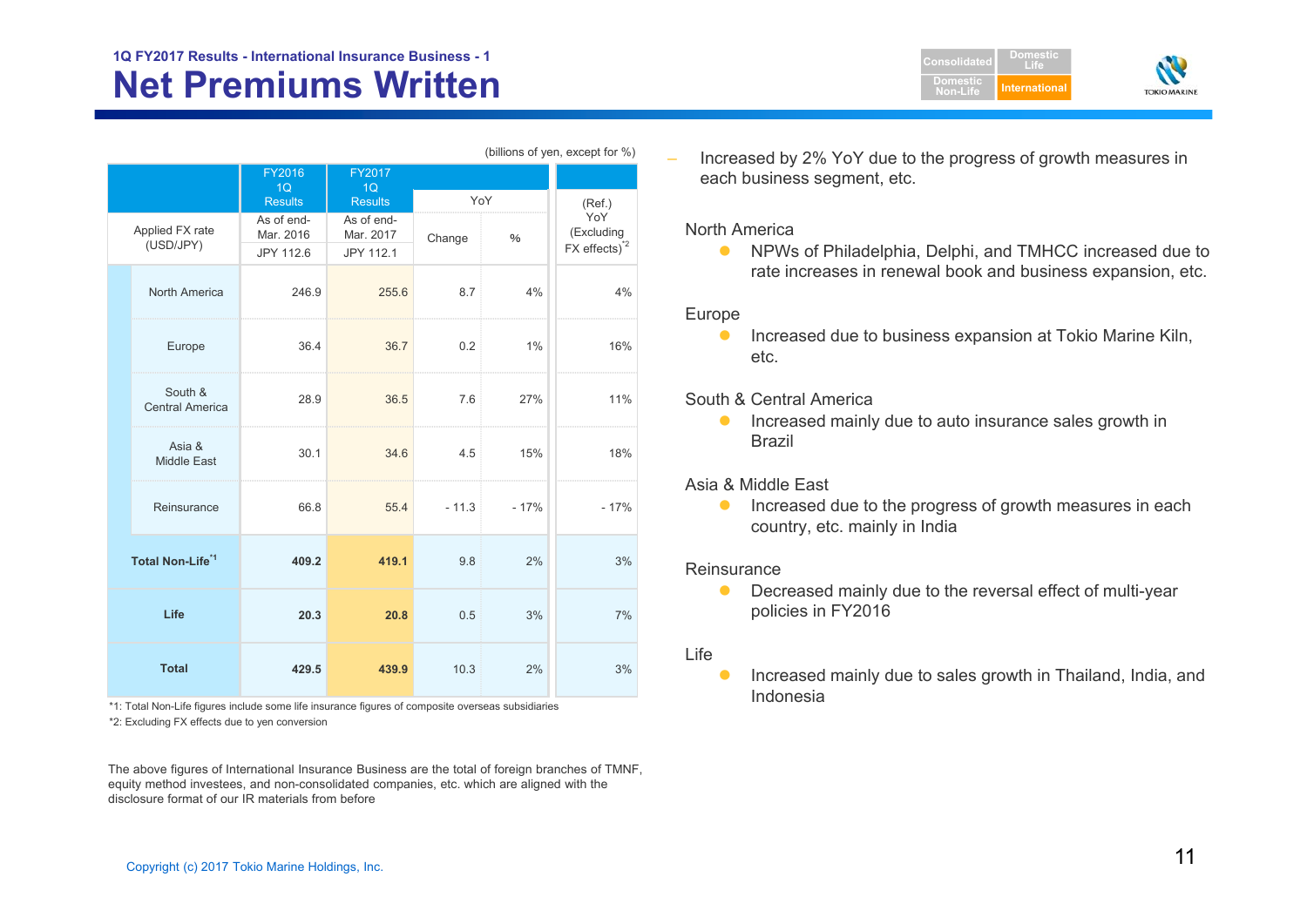#### **Business Unit Profits Alternational Second Profits Alternational Profits International 1Q FY2017 Results - International Insurance Business - 2**

| (billions of yen, except for %) |                                   |                         |                         |        |        |                    |  |
|---------------------------------|-----------------------------------|-------------------------|-------------------------|--------|--------|--------------------|--|
|                                 |                                   | FY2016                  | FY2017                  |        |        |                    |  |
|                                 |                                   | 1Q<br><b>Results</b>    | 1Q<br><b>Results</b>    | YoY    | (Ref.) |                    |  |
|                                 | Applied FX rate<br>(USD/JPY)      | As of end-<br>Mar. 2016 | As of end-<br>Mar. 2017 | Change | $\%$   | YoY<br>(Excluding  |  |
|                                 |                                   | JPY 112.6               | JPY 112.1               |        |        | $FX$ effects) $^2$ |  |
|                                 | North America                     | 23.7                    | 29.9                    | 6.2    | 26%    | 27%                |  |
|                                 | Europe                            | 5.3                     | 1.4                     | $-3.9$ | $-73%$ | $-70%$             |  |
|                                 | South &<br><b>Central America</b> | 0.6                     | 0.9                     | 0.2    | 42%    | 27%                |  |
|                                 | Asia &<br><b>Middle East</b>      | 1.5                     | 6.1                     | 4.5    | 290%   | 308%               |  |
|                                 | Reinsurance                       | 6.1                     | 2.1                     | $-4.0$ | $-65%$ | $-64%$             |  |
|                                 | Total Non-Life <sup>*1</sup>      | 37.2                    | 40.4                    | 3.2    | 9%     | 11%                |  |
|                                 | Life                              | 2.7                     | 2.3                     | $-0.3$ | $-13%$ | $-9%$              |  |
|                                 | <b>Total</b>                      | 39.6                    | 41.3                    | 1.7    | 4%     | 7%                 |  |

\*2: Excluding FX effects due to yen conversion \*1: Total Non-Life figures include some life insurance figures of composite overseas subsidiaries

The above figures of International Insurance Business are the total of foreign branches of TMNF, equity method investees, and non-consolidated companies, etc. which are aligned with the disclosure format of our IR materials from before

 Increased by ¥1.7B YoY (4%) due to the progress of growth measures in each business segment, etc. despite the appreciation of the yen and deterioration of foreign exchange gains/losses

**ConsolidatedDomesticNon-Life**

**DomesticLife**

**TOKIOMARINI** 

#### North America

- $\bullet$ Philadelphia's profit decreased mainly due to large losses
- $\bullet$  Delphi's profit increased due to the reversal effect of realized capital losses in FY2016 and an increase in investment income associated with an increase in investment asset
- $\bullet$  TMHCC's profit was almost flat despite deterioration of foreign exchange gains/losses

#### Europe

 $\bullet$  Decreased mainly due to deterioration of foreign exchange gains/losses and large losses, etc.

#### South & Central America

 $\bullet$  Increased mainly due to profitability improvement of auto insurance in Brazil

#### Asia & Middle East

 $\bullet$  Increased mainly due to reserve takedown and the reversal effect of large losses in FY2016

#### **Reinsurance**

- $\bullet$  Decreased mainly due to an increase in reserve provision associated with a temporary factor and deterioration of foreign exchange gains/losses
- Life
	- $\bullet$  Decreased mainly due to the reversal effect of the impact of interest rate fluctuation in Thailand in FY2016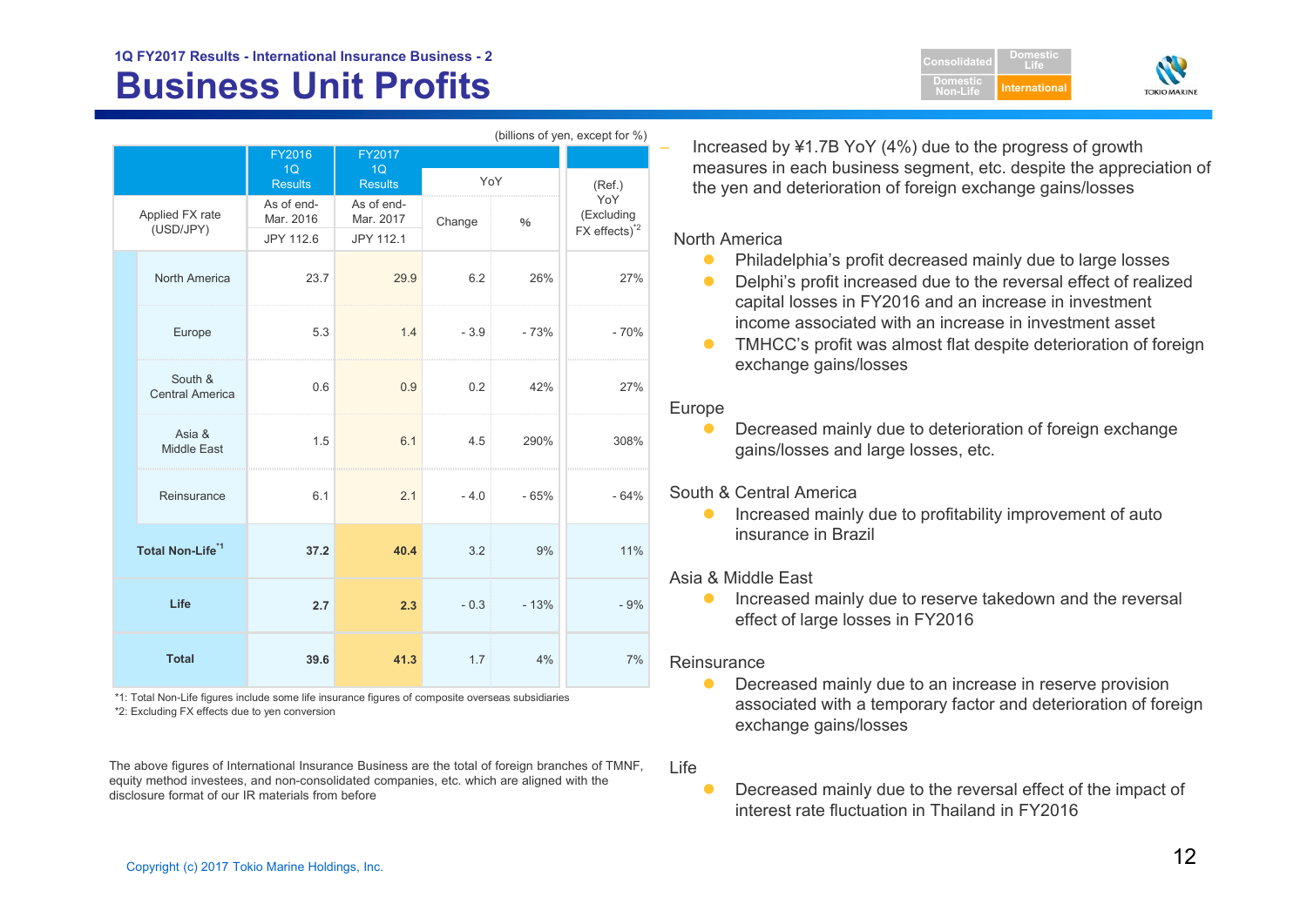



### **Net Premiums Written**

| (billions of yen, except for %) |                         |                         |        |      |                                             |  |
|---------------------------------|-------------------------|-------------------------|--------|------|---------------------------------------------|--|
|                                 | FY2016<br>1Q            | <b>FY2017</b><br>1Q     |        |      |                                             |  |
|                                 | <b>Results</b>          | <b>Results</b>          | YoY    |      | (Ref.)                                      |  |
| Applied FX rate<br>(USD/JPY)    | As of end-<br>Mar. 2016 | As of end-<br>Mar. 2017 | Change | $\%$ | YoY<br>(Excluding                           |  |
|                                 | JPY 112.6               | JPY 112.1               |        |      | $\overrightarrow{FX}$ effects) <sup>*</sup> |  |
| Philadelphia                    | 78.6                    | 81.3                    | 27     | 4%   | 4%                                          |  |
| Delphi                          | 66.0                    | 69.3                    | 3.2    | 5%   | 5%                                          |  |
| <b>TMHCC</b>                    | 82.8                    | 85.4                    | 2.6    | 3%   | 4%                                          |  |

\* Excluding FX effects due to yen conversion

### **Business Unit Profits**

| (DIIIIUITS UL YEIT, EXUEPL IUL 70) |                         |                         |        |        |                          |  |
|------------------------------------|-------------------------|-------------------------|--------|--------|--------------------------|--|
|                                    | <b>FY2016</b><br>1Q     | <b>FY2017</b><br>10     |        |        |                          |  |
|                                    | <b>Results</b>          | <b>Results</b>          | YoY    |        | (Ref.)<br>YoY            |  |
| Applied FX rate                    | As of end-<br>Mar. 2016 | As of end-<br>Mar. 2017 | Change | %      | (Excluding               |  |
| (USD/JPY)                          | JPY 112.6               | JPY 112.1               |        |        | FX effects) <sup>*</sup> |  |
| Philadelphia                       | 10.6                    | 7.7                     | $-2.8$ | $-27%$ | $-27%$                   |  |
| Delphi                             | 2.0                     | 10.3                    | 8.2    | 400%   | 403%                     |  |
| <b>TMHCC</b>                       | 10.3                    | 10.2                    | $-0.0$ | $-1\%$ | $-0\%$                   |  |

 $(hillione of von event for  $0/2$ )$ 

\* Excluding FX effects due to yen conversion